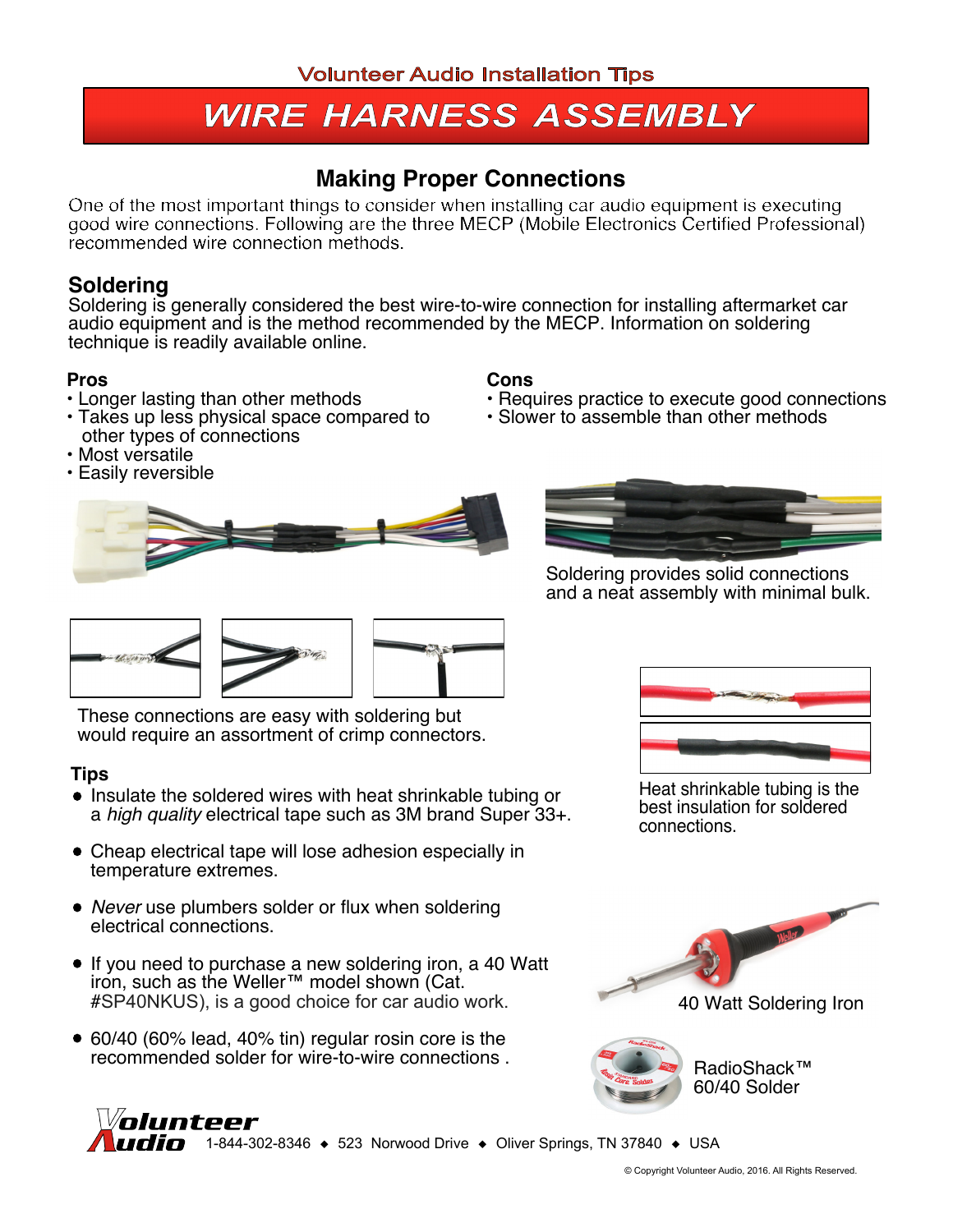#### **Crimp Caps**

Crimp caps provide the best electrical integrity in a wire-to-wire connection of any non-solder method. Unlike butt connectors, the wires are twisted together inside the crimped fitting.

#### **Pros**

- **•** Single crimp is quick to assemble
- **•** Requires only a simple crimping tool
- **•** Very reliable electrical connection



#### **Cons**

- **•** Takes up more space in the dash area than other methods
- **•** Easy for the caps to snag while installing or removing the harness



Crimp caps may hang up in the dash. Alternate back-folding of wires may lessen the problem of snagging. Wrapping with electrical tape may also help.

#### **Crimp Butt Connectors**

Also known as barrel connectors, butt connectors provide a good wire-to-wire connection. This is the most popular wire connection method.

#### **Pros**

- **•** Quick to assemble
- **•** Requires only a simple crimping tool
- **•** Reliable electrical joint when done properly
- **•** Takes up minimal space in the dash

#### **Cons**

- **•** Requires two crimped joints compared to a cap connector's single crimp
- **•** The end-to-end joint is less secure than other methods and may detach if a wire is pulled





Volunteer Audio highly recommends The Crimper by ChannelLock® for making solid crimp connections with less risk of wire pull-outs.